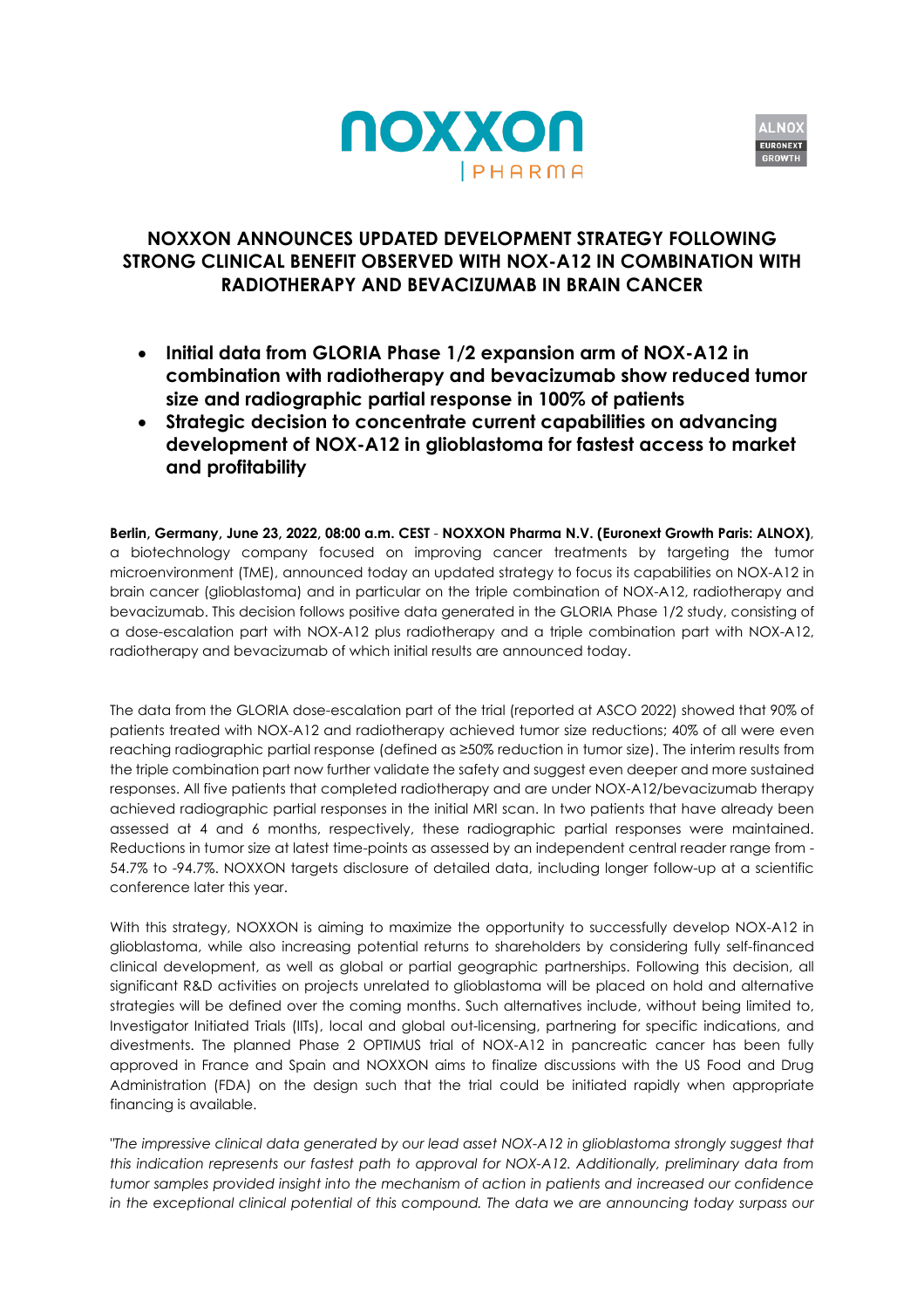*expectations as we observe not only 100% of patients with tumors shrinking, but also radiographic partial response in ALL currently evaluable glioblastoma patients,"* **commented Aram Mangasarian, CEO of NOXXON.** *"We will seek advice from regulators on the path to approval once the follow-up of these patients has matured further, likely in Q4 2022. We believe that these discussions will be crucial to determining the optimal regulatory path. NOXXON has consistently focused its operating efforts on research and development, increasing R&D's proportion of operating costs from 58% back in 2016 to 79% in 2021. We have now decided to focus our spending on NOX-A12 in glioblastoma in order to maximize the chances of reaching the market as soon as possible and helping patients and physicians fight this aggressive cancer, which has one of the most devastating prognoses. "*

The GLORIA Phase 1/2 expansion arm in triple combination of NOX-A12, radiotherapy and bevacizumab in glioblastoma has completed recruitment of 6 patients and anticipates top line data on the six patients to be available in Q4 2022. The recruitment of patients into the arm with pembrolizumab is ongoing. Data from the dose escalation and expansion arms will form the basis for discussions with the FDA and European regulators to discuss pathways to marketing authorization.

*"Since my arrival in November 2021, I have been continually impressed by the dedication of the NOXXON team and continue to be excited by the strength of the data NOX-A12 generates in very challenging-totreat cancers such as glioblastoma. We have had very promising discussions with potential investors in Europe and the US while waiting for the data to confirm the robustness of NOXXON's therapeutic impact. I believe the data presented over the last few weeks speak for themselves,"* **said Bryan Jennings, CFO of NOXXON.** *"The strategic decision NOXXON has made to intensify and focus its efforts on our lead asset is the right decision for our company and our board at a time where funding for biotech has become very difficult. We look forward to reinitiating discussions with a broad range of investors and financially securing the anticipated clinical success of NOX-A12 in glioblastoma."*

#### **For more information, please contact:**

#### **NOXXON Pharma N.V.**

Aram Mangasarian, Ph.D. Chief Executive Officer Tel. +49 (0) 30 726247 0 amangasarian@noxxon.com

## **Investor and Media Relations:**

#### **LifeSci Advisors**

Guillaume van Renterghem Tel. +41 (0) 76 735 01 31 gvanrenterghem@lifesciadvisors.com

## **NewCap**

Arthur Rouillé Tel. +33 (0) 1 44 71 00 15 arouille@newcap.fr